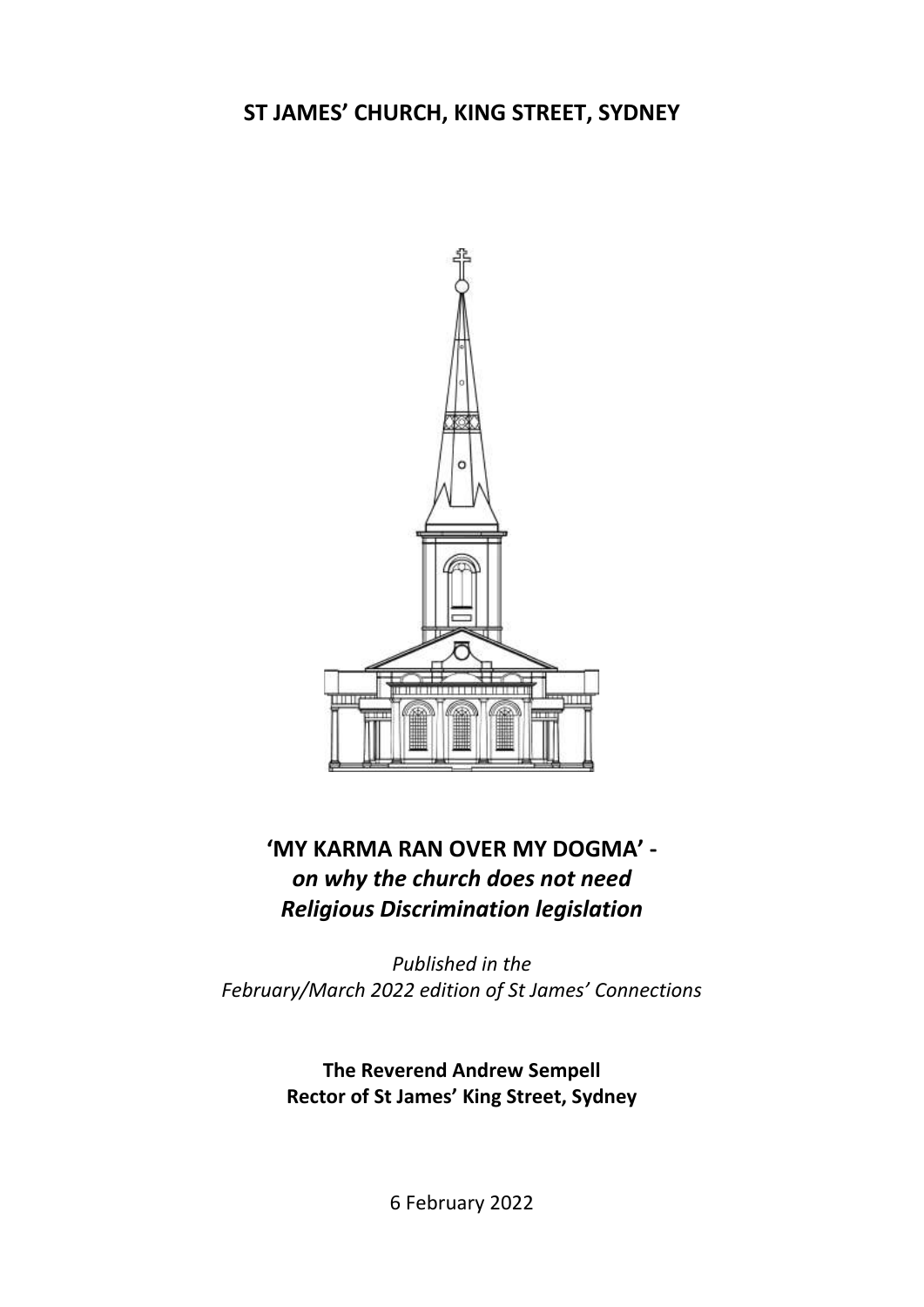#### **The Origins of Modern Religious Freedom**

Back in 2018 I wrote an article on the origins of the idea of religious freedom in modern representative democracies, and especially the United States of America. The beginnings of this idea arose from a political desire to stop one group of Christians (the Puritans) persecuting and killing members of another group (the Quakers). Sadly, Christians killing one another in the name of God has been a commonplace through history, probably at its worst in the seventeenth century European Wars of Religion, which were the bloodiest conflicts, on a per capita basis, in modern history.

After the War of Independence, the United States developed a Constitution and polity that involved a series of 'checks and balances' to try and ensure that no one person or group of people had the capacity to dominate and persecute another or control the affairs of state. It is perhaps something that has been honoured 'more in the breach than in the observance' over time, but it was a high ideal.

In the United States, religious freedom was encapsulated in the First Amendment to the Constitution (as part of the Bill of Rights), viz:

*"Congress shall make no law respecting an establishment of religion, or prohibiting the free exercise thereof; or abridging the freedom of speech, or of the*  press; or the right of the people peaceably to assemble, and to petition the *Government for a redress of grievances."*

Similar wording is to be found in Section 116 of the Australian Constitution. In other words, Australia already has religious freedom recognised in its Constitution. The argument that it does not exist is a fallacy and the desire to have legislation to support religious discrimination has little to do with religious freedom and more to do with the privilege of religious institutions and their *nomenklatura.*

#### **Religious Discrimination**

Despite ongoing public debate, an ambivalent government report in 2018, and a lack of community support, the argument for legislated religious discrimination remains with us under the current Federal Government. This is probably because of vested interests, both religious and secular, that want to see such legislation pass in an effort either to shore up religious privilege on the one hand, or to attach other agendas to the argument such as unfettered freedom of speech and the winding back of current antidiscrimination legislations on the other.

There are good reasons why Australians and, more particularly religious bodies, do not need this legislation. It will be harmful to minorities, religious dissidents, the wider community, and the religious institutions themselves.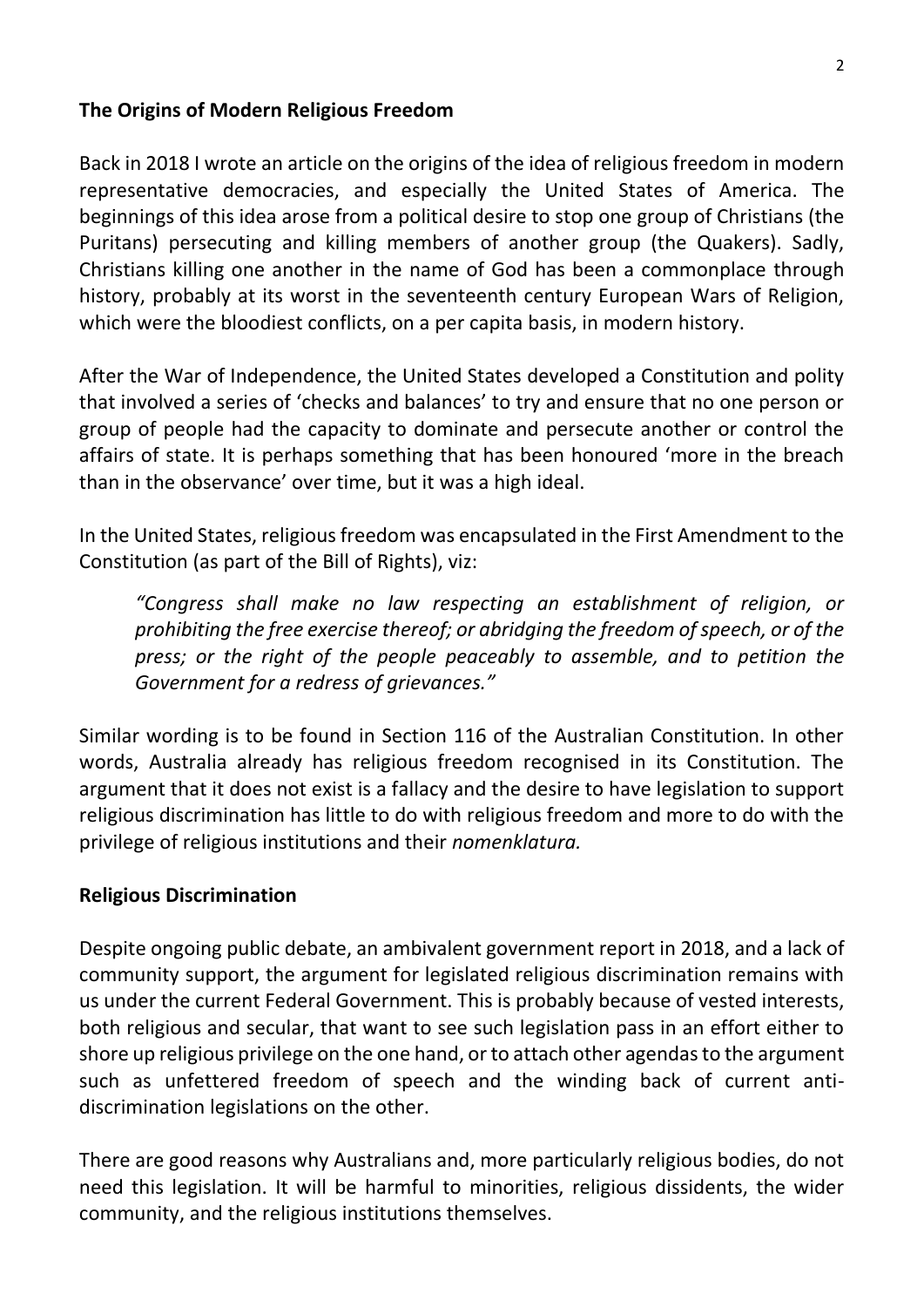This legislation is firstly a political matter and secondly a religious one. It is a good example of how in many modern contexts religion has become a sub-set of politics. In other words, what comes first is the political agenda, (be it conservative, progressive, or green), followed by involvement in a religious institution that reflects one's political values.

Religion in this context is used as an unassailable justification for holding a particular political view, without recognising the irony that people of other religious/political persuasions are doing the same thing! As Bob Dylan sang: *'…and you never ask questions when God's on your side'.*

The recent controversy surrounding the **Citipointe Christian College** in Brisbane has become a case study in what lies behind the desire of some religious institutions to have religious discrimination legislation. It centred on the requirement of parents to sign a contract declaring certain religious beliefs and allowing the school to expel students 'who do not adhere to the College's doctrinal precepts', including sexuality.

What this contract exposed is the imposition of a religious test to access the school's educational services. Religious tests, however, are also applied in some other contexts, such as employment contracts for school staff and participation in school councils. Of course, any educational institution will want to have staff and students support the ethos and values of the school. The question here, however, centres on the specifics of the 'doctrinal precepts' and that schools receive government money to provide educational services.

What is a reasonable doctrine upon which a contract may be based? There are many statements of faith from which to choose: the *Apostles Creed*, the *Westminster Confession of Faith*, the *Catechism*, and other such fundamental religious declarations. The Citipointe Christian College case, however, goes beyond general Christian belief to include specific beliefs regarding sexuality.

So, could the religious tests for access to church facilities such as education, aged care, hospitals, and welfare support require recipients of these services to 'believe' in other doctrines such as 'transubstantiation', or the 'eternal generation of the son', or the 'penal substitutionary theory of the atonement'? Unsurprisingly, the imposition of such arcane doctrines would receive short shrift from the general public and most religious people as well. Nevertheless, imposition of specific dogmas is a good way of ensuring compliance and control of those inside the institution by restricting employment benefits and services to those who believe and do the 'right things'.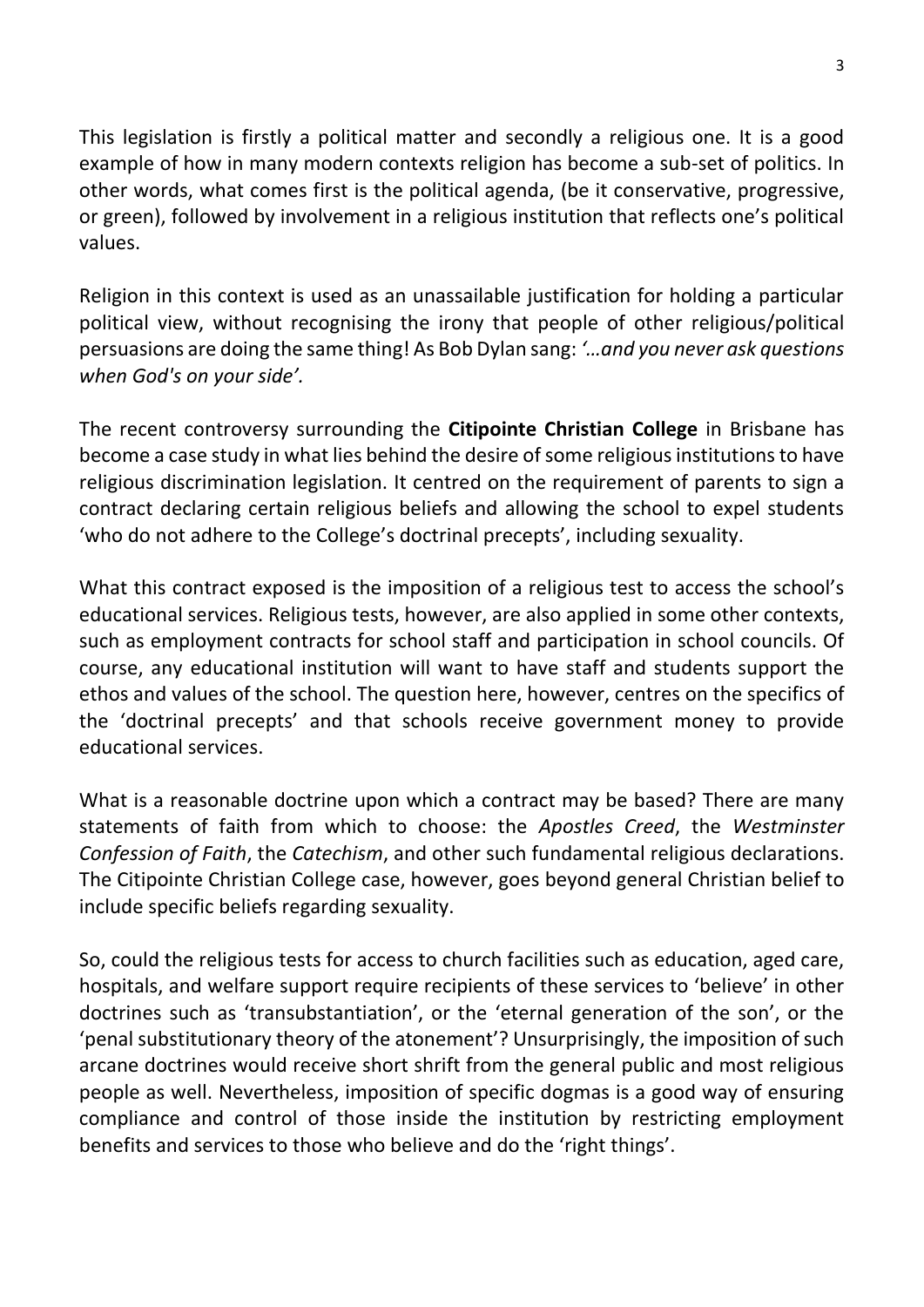There is a side-issue here touching on competence. Should a school employ the best teacher for the job or one who holds a particular ideological position but is less qualified or even competent to do what they are paid to do? The Anglican Diocese of Sydney lost a considerable amount of its financial assets in the global financial crisis because of a lack of financial acumen, bad advice, and poor governance. Perhaps it may not have happened if competence and probity had been the first priorities in the investment strategies of church trust funds?

Nevertheless, what doesn't make sense in all of this is that most Christian churches understand that the works of evangelism and teaching the faith require openness, hospitality, and grace toward people. To do otherwise invites criticism of social tribalism, exclusivity, and self-centredness. Any organisation will eventually die if it becomes arrogant and closed to the world around it. The imposition of religious tests as a basis for access to church services and employment (outside of religious professionals such as clergy) would therefore seem to be self-defeating and regressive.

Moreover, every action invites a reaction. In the case of Citipointe Christian College, moves were taken to review its accreditation with the possibility of losing government funding. The argument was that if the school would not abide by the law then it should not be supported with taxpayer money, religious privilege notwithstanding. It had the potential to trigger something bigger with respect to religious institutions receiving both tax concessions and government funding.

### **The Government Giveth…**

This raises another question regarding religious discrimination legislation; why would religious intuitions wish to place themselves under such direct legislative control? A principle of creating good legislation is that it not only is available to the government that enacts it but may also be amended or repealed by a future government that may be less enamoured with it. For example, the Whitlam government provided for free tertiary education in 1974, but the Hawke Government removed it by bringing in the HECS scheme in 1989.

There is a social policy principle called **Unintended Consequences** that recognises legislative and regulatory policies do not always produce what was intended. Three types of outcomes are identified:

1. *Unexpected benefit,* where a windfall was received by parties that were not intended to receive it (such as the educated middle-class that gained a financial benefit for the Whitlam free tertiary education policy that was intended for the children of the working class),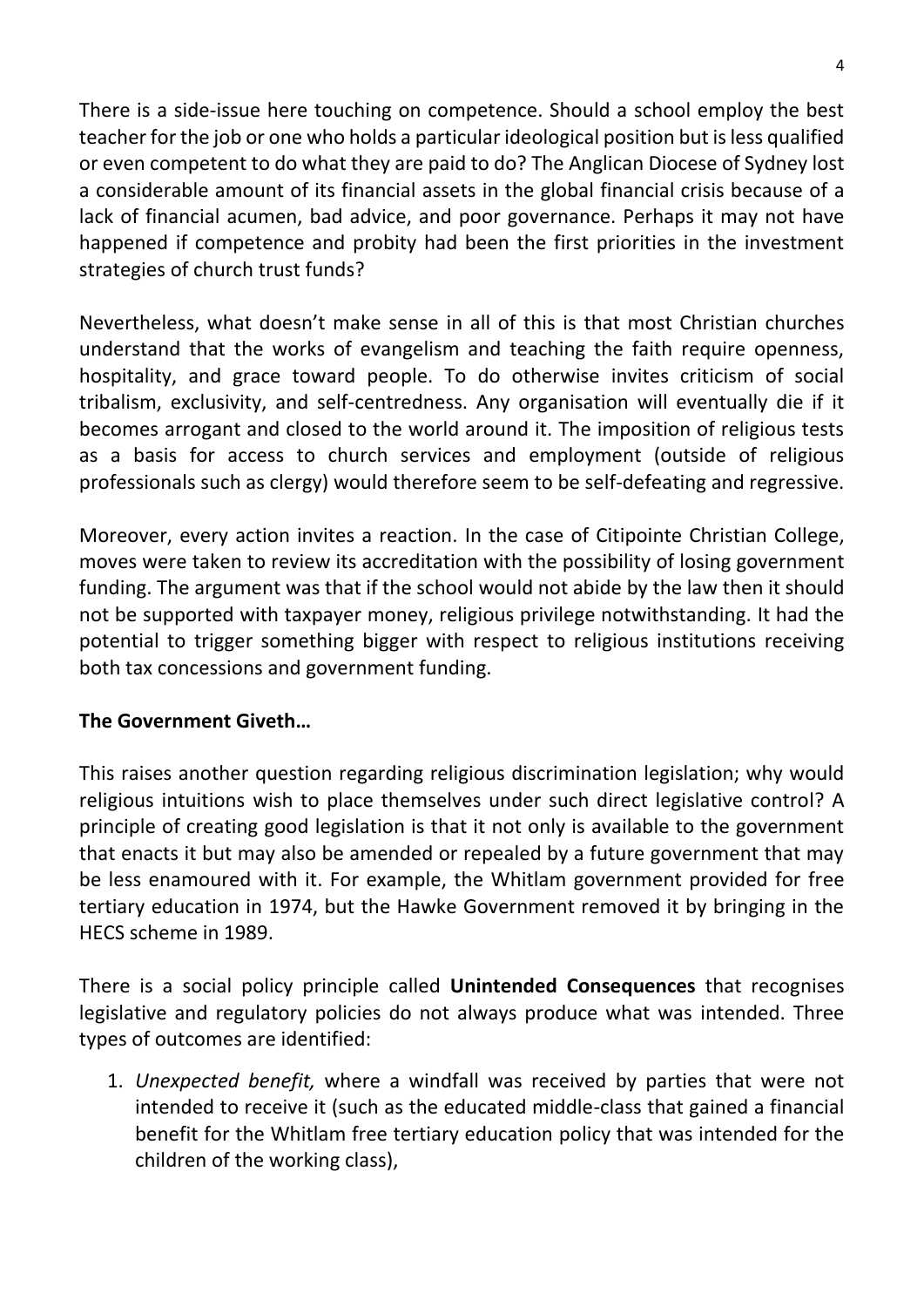- 2. *Unexpected drawback,* where a detriment is received by those who expected to receive a benefit (such as soil salinity problems in irrigation areas), and
- 3. *A perverse result,* where an intended solution makes a problem worse (such as the introduction of cane toads in Queensland to kill the cane beetle).

The proposed Religious Discrimination legislation needs to be looked at through the principle of Unintended Consequences. New legislation will need to be tested to determine its scope and applicability. Some people will therefore wish to challenge it, and given its contentious nature, there could be several cases actioned in the public interest. It will therefore require religious institutions not only to meet their legal costs to defend themselves but also the need to manage the bad press that is likely to result.

The principle of the **separation of church and state** is implied in Section 116 of the Constitution but is blurred in the Australian context. The idea is that religion should not interfere with the affairs of state and the state should not interfere with the affairs of religion. In other words, the state should set up the means for religious freedom and then disengage from the governance of religious groups. To some extent this is reflected in the parliamentary acts that have established the major Christian denominations, and which authorise them the manage their own affairs through synods and trustees, with accompanying ordinances or canons.

But there is a problem. In the case of the Anglican Church of Australia, the independence of dioceses from each other, and to a great extent the General Synod, has allowed for **a diversity of doctrinal expression** and practice to exist within the church. So, a same-sex couple who are legally married can have their marriage blessed in the Diocese of Wangaratta but not in the neighbouring Diocese of Melbourne, even though the General Synod's Appellate Tribunal has determined that there is no reason why such blessings cannot occur in a church. It is doctrine determined by a simple vote of synod!

The separation of church and state also broke down when the Federal Government established the *Royal Commission into Institutional Child Abuse*. The government had to act to protect vulnerable citizens from abuse by church members and the subsequent failure of church leaders to protect them. Once again, it demonstrated the inability of church institutions to behave morally and legally; it also begs the question as to why they should be given unique protection under any new legislation.

The 'Government giveth and the Government taketh away…' – statutes do not provide a guarantee of future privilege or status. Such things can be removed by the Parliament if a need arises. Why would religious institutions wish to put themselves in this situation and make their privilege beholden to the good-will of government?